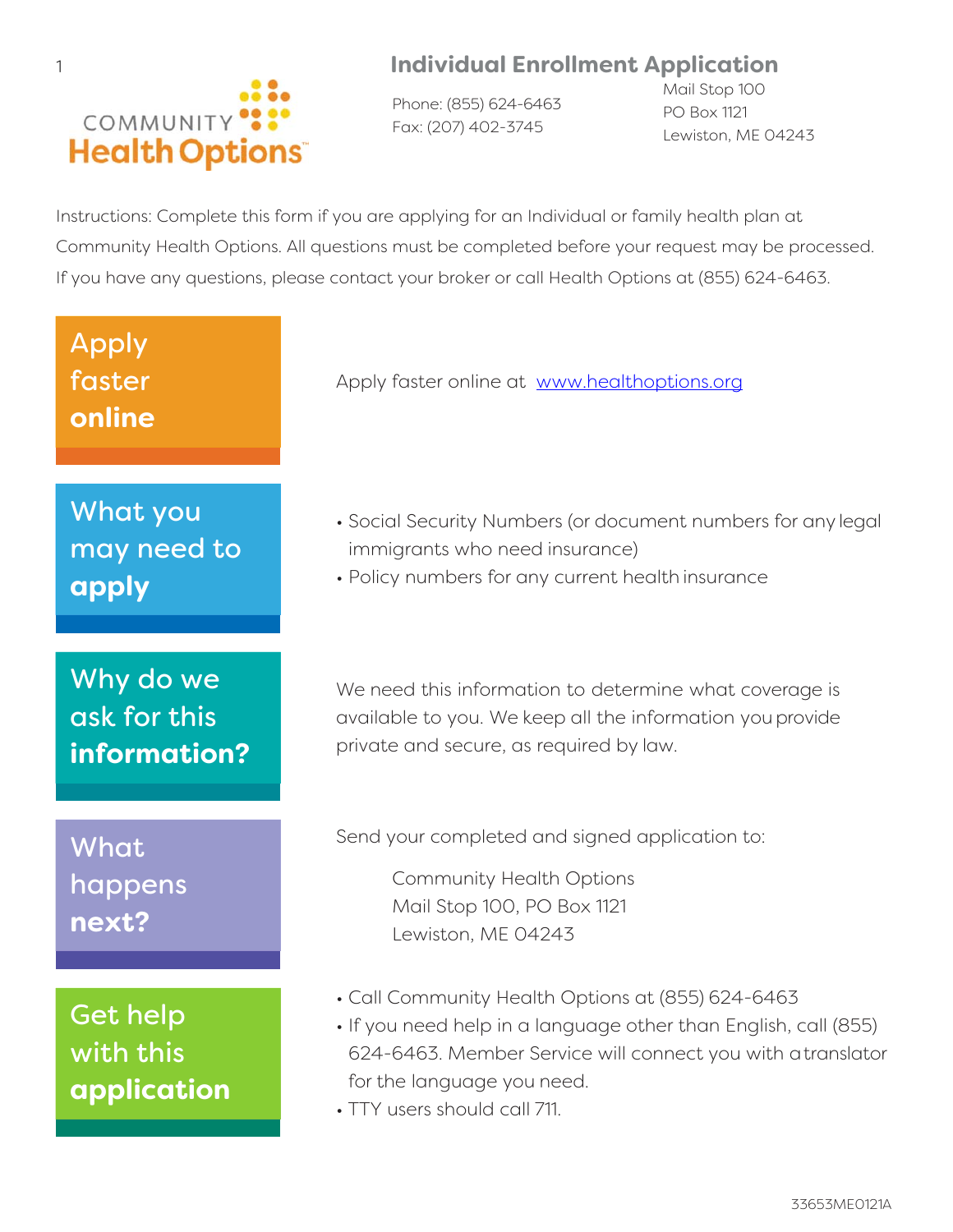

## 2 **2022 Individual Enrollment/ Change Form**

PLEASE USE BLACK OR BLUE INK ONLY

Mail Stop 100, PO Box 1121 Lewiston, ME 04243 Fax: (207) 402-3745

If you have any questions, please contact Community Health Options at (855) 624-6463.

| <b>1. POLICY HOLDER INFORMATION</b>                                                                                                                                                                            |                                |                                                                                |           |                           |
|----------------------------------------------------------------------------------------------------------------------------------------------------------------------------------------------------------------|--------------------------------|--------------------------------------------------------------------------------|-----------|---------------------------|
| Please check appropriate Item:                                                                                                                                                                                 |                                |                                                                                |           |                           |
| O 2022 Open Enrollment - New Enrollment<br>O New Enrollment due to Life Event                                                                                                                                  |                                | O 2022 Open Enrollment - Renew Coverage<br>O Change coverage due to Life Event |           |                           |
| If you qualify for a Special Enrollment Period or Life Event, select an event reason:                                                                                                                          |                                |                                                                                |           |                           |
| <b>O</b> Marriage                                                                                                                                                                                              |                                | O Loss of minimum essential coverage                                           |           |                           |
| O Divorce                                                                                                                                                                                                      |                                | O Loss of Medicaid or CHIP                                                     |           |                           |
| O Birth or Adoption                                                                                                                                                                                            |                                | O Loss of eligibility to health insurance subsidies                            |           |                           |
| O Turning 26 years of age                                                                                                                                                                                      |                                | O Court Order                                                                  |           |                           |
| O Relocation to a new ZIP code, county, or state                                                                                                                                                               |                                | O Chapter 11 Bankruptcy                                                        |           |                           |
| O Changes to citizenship or immigration status                                                                                                                                                                 |                                | O Release from incarceration                                                   |           |                           |
| O Losing access to other coverage (e.g. employer coverage)                                                                                                                                                     |                                | O Return from Military Service                                                 |           |                           |
| <b>O</b> COBRA expiration                                                                                                                                                                                      |                                |                                                                                |           |                           |
|                                                                                                                                                                                                                |                                |                                                                                |           |                           |
|                                                                                                                                                                                                                |                                |                                                                                |           |                           |
| Policyholder's Name (Last/First/Middle Initial)                                                                                                                                                                |                                |                                                                                |           |                           |
|                                                                                                                                                                                                                |                                |                                                                                |           |                           |
| Physical Address (Number and Street)                                                                                                                                                                           |                                |                                                                                |           | Apartment or Suite Number |
|                                                                                                                                                                                                                |                                |                                                                                |           |                           |
| City:                                                                                                                                                                                                          | State:                         |                                                                                |           | Zip Code                  |
| Mailing Address (if different from physical address)                                                                                                                                                           |                                |                                                                                |           |                           |
|                                                                                                                                                                                                                |                                |                                                                                |           |                           |
| Telephone numbers Home:                                                                                                                                                                                        | Work:<br><b>Marital Status</b> |                                                                                |           |                           |
|                                                                                                                                                                                                                |                                |                                                                                | [] Single | [] Married                |
| Email Address:                                                                                                                                                                                                 |                                |                                                                                |           |                           |
| Supporting documentation is required for a Special Enrollment Period, or Life event. Failure to provide adequate                                                                                               |                                |                                                                                |           |                           |
| documentation will cause delays in processing your enrollment changes. For more information about what types of supporting<br>documentation will be accepted, please contact Member Services at (855) 624-6463 |                                |                                                                                |           |                           |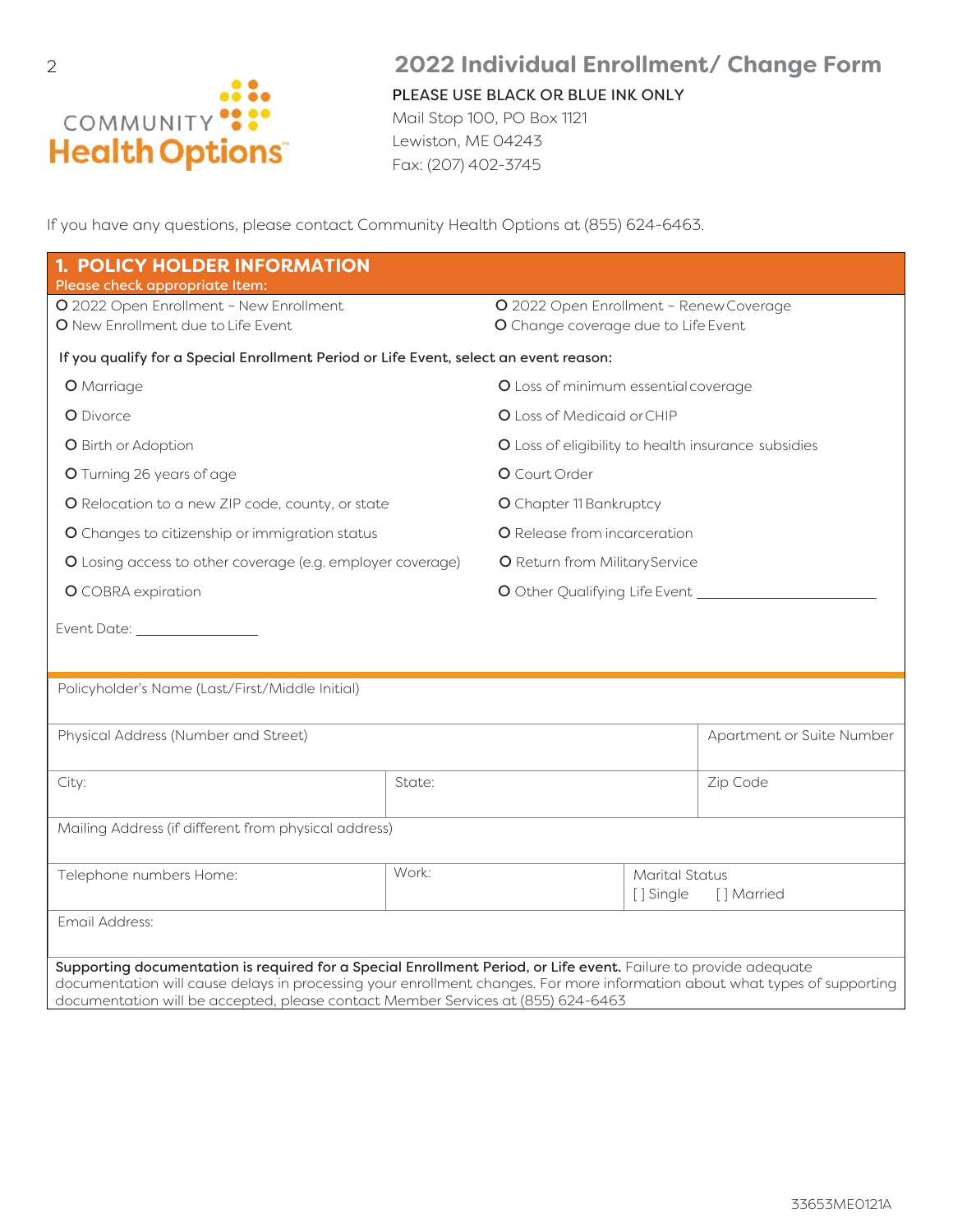

#### **2. POLICY HOLDER AND FAMILY INFORMATION\***

| Please complete information for eligible family members you wish to cover, delete or change |                                |                             |        |                                                 |                                                          |                                                                                                                     |                                     |                            |
|---------------------------------------------------------------------------------------------|--------------------------------|-----------------------------|--------|-------------------------------------------------|----------------------------------------------------------|---------------------------------------------------------------------------------------------------------------------|-------------------------------------|----------------------------|
| Name(s) of<br>Person(s)<br>(Last, First, MI)                                                | Relationship<br>to You         | Date of Birth<br>(mm/dd/yy) | Gender | Social Security<br>Number (SSN) xxx-<br>XX-XXXX | Has this<br>la smoker<br>within the<br>last 6<br>months? | Will this person<br>person been have other health<br>linsurance<br>coverage while<br>this coverage is in<br>effect? | Name of<br><b>Other</b><br>Coverage | Certificate/<br>policy $#$ |
|                                                                                             | Self                           |                             | F/M    |                                                 | Y / N                                                    | Y / N                                                                                                               |                                     |                            |
|                                                                                             | Spouse/<br>Domestic<br>Partner |                             | F/M    |                                                 | Y / N                                                    | Y / N                                                                                                               |                                     |                            |
|                                                                                             | Dependent                      |                             | F/M    |                                                 | Y / N                                                    | Y / N                                                                                                               |                                     |                            |
|                                                                                             | Dependent                      |                             | F/M    |                                                 | Y / N                                                    | Y / N                                                                                                               |                                     |                            |
|                                                                                             | Dependent                      |                             | F/M    |                                                 | Y / N                                                    | Y / N                                                                                                               |                                     |                            |
|                                                                                             | Dependent                      |                             | F/M    |                                                 | Y / N                                                    | Y / N                                                                                                               |                                     |                            |

Children may be covered as dependents by their parents up until age 26. When a dependent turns 26, coverage may continue until the end of the calendar year. If a dependent listed above is a disabled Dependent age 26 or older, please submit supporting documentation.

Is the application for this policy intended to replace an existing policy?  $O Y O N$ 

#### **3. PRIMARY CARE PROVIDER (PCP) ASSIGNMENT**

Selecting a Primary Care Provider {PCP} is required under all Community Health Options plans. You have the right to designate any PCP who participates in our network and who is available to accept you and/or your family members. PCPs are typically Family Practice, General Practice or Internal Medicine Doctors, Nurse Practitioners, or Certified Nurses/Midwives. For children, you may designate a pediatrician as your PCP. Our Provider Directory http://www.healthoptions.org/search-provider includes a list of Providers and information about providers who are part of our network.

Please complete information for assignment of Network Primary Care Providers for covered family members. If you do not assign a PCP, Community Health Options will assign one to you. You have the right to change your PCP at any time. PCP changes can be submitted through your Member portal or by contacting Member Services at (855) 624-6463.

| Member Name (Last, First, MI) | Primary Care Provider Name (First, Last) | Practice Location |
|-------------------------------|------------------------------------------|-------------------|
|                               |                                          |                   |
|                               |                                          |                   |
|                               |                                          |                   |
|                               |                                          |                   |
|                               |                                          |                   |
|                               |                                          |                   |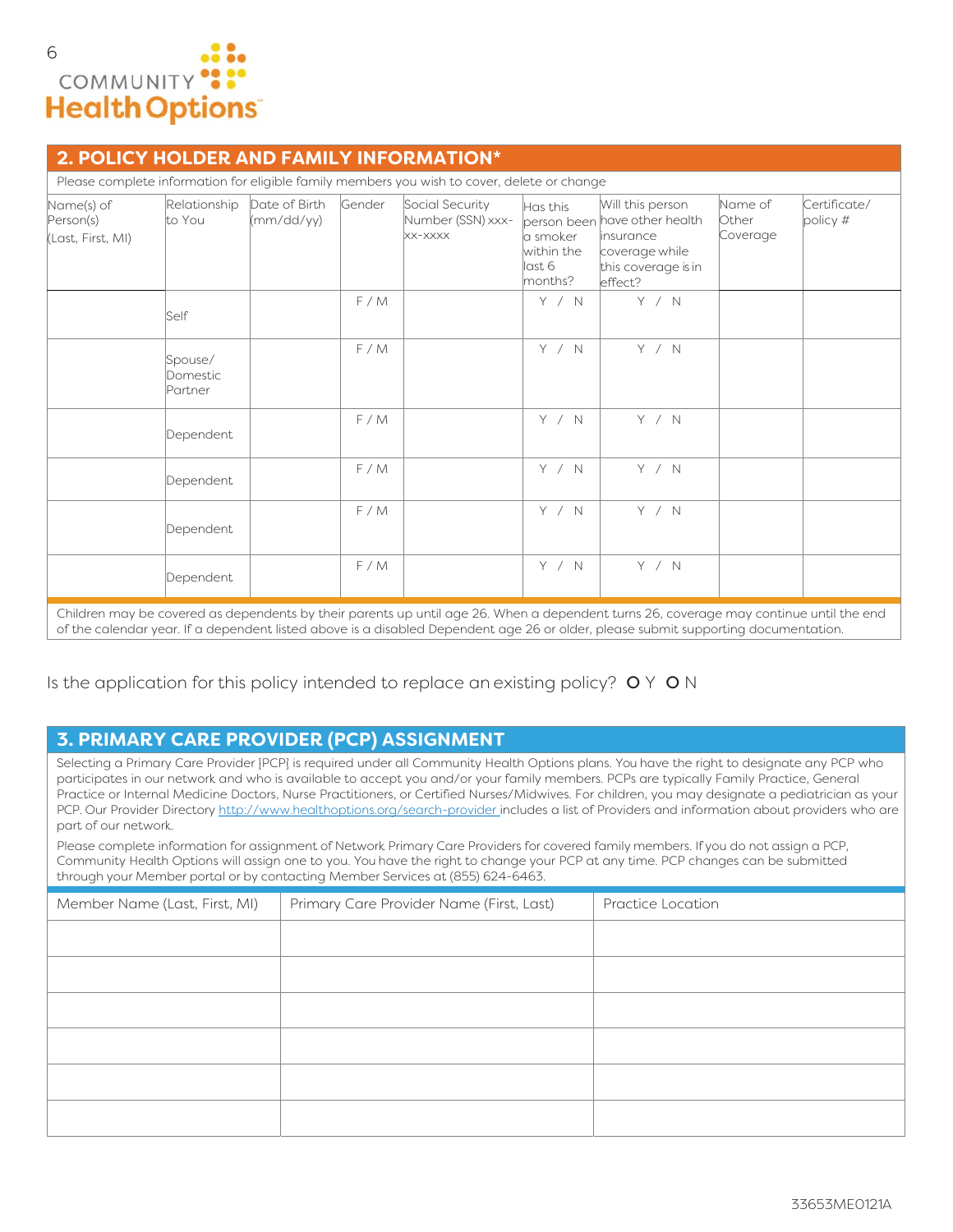| <b>4. MEDICAL COVERAGE (Select one plan)</b>                                                                                                                                                                        |                                                                                                                                                             |  |  |  |
|---------------------------------------------------------------------------------------------------------------------------------------------------------------------------------------------------------------------|-------------------------------------------------------------------------------------------------------------------------------------------------------------|--|--|--|
| <b>O Health Options CC Catastrophic HMO NE</b><br>\$8,700 Individual/\$17,400 Family Deductible<br>To qualify for a catastrophic plan, you must be under 30 years old.<br>Certain hardship events may also qualify. | O Health Options CC Silver \$4500 HSA Off Marketplace<br><b>HMO NE Dental</b><br>\$4,500 Individual/\$9,000 Family Deductible<br>Includes Pediatric Dental  |  |  |  |
| O Health Options CC Bronze \$8700 HMO NE<br>\$8,700 Individual/\$17,400 Family Deductible<br>Includes Chronic Illness Support                                                                                       | O Health Options CC Silver \$3500 HSA Off Marketplace HMO<br><b>NE Dental</b><br>\$3,500 Individual/\$7,000 Family Deductible<br>Includes Pediatric Dental  |  |  |  |
| O Health Options CC Bronze \$8700 PPO NE<br>\$8,700 Individual/\$17,400 Family Deductible<br>Includes Chronic Illness Support                                                                                       | O Health Options CC Silver \$3500 HMO Tiered NE<br>\$3,500 Individual/\$7,000 Family Deductible                                                             |  |  |  |
| O Health Options CC Bronze \$7500 HMO Tiered NE<br>\$7,500 Individual/\$15,000 Family Deductible                                                                                                                    | O Health Options CC Silver \$3500 HMO NE<br>\$3,500 Individual/\$7,000 Family Deductible                                                                    |  |  |  |
| O Health Options CC Bronze \$7500 HMO NE<br>\$7,500 Individual/\$15,000 Family Deductible                                                                                                                           | <b>O Health Options CC Silver \$3500 PPO National</b><br>\$3,500 Individual/\$7,000 Family Deductible                                                       |  |  |  |
| O Health Options CC Bronze \$7500 PPO NE<br>\$7,500 Individual/\$15,000 Family Deductible                                                                                                                           | <b>O Health Options Acadia Silver HMO NE</b><br>\$2,500 Individual/\$5,000 Family Deductible                                                                |  |  |  |
| O Health Options CC Bronze \$7000 HSA PPO NE<br>\$7,000 Individual/\$14,000 Family Deductible                                                                                                                       | <b>O Health Options Acadia Silver HMO NE Dental</b><br>\$2,500 Individual/\$5,000 Family Deductible<br>Includes Pediatric Dental                            |  |  |  |
| O Health Options Evergreen Bronze HMO Tiered NE<br>\$5,700 Individual/\$11,400 Family Deductible<br>Includes Chronic Illness Support Program                                                                        | <b>O Health Options Acadia Silver PPO NE</b><br>\$2,500 Individual/\$5,000 Family Deductible                                                                |  |  |  |
| O Health Options Evergreen Bronze HMO NE<br>\$5,700 Individual/\$11,400 Family Deductible<br>Includes Chronic Illness Support Program                                                                               | <b>O Health Options Acadia Silver PPO NE Dental</b><br>\$2,500 Individual/\$5,000 Family Deductible<br>Includes Pediatric Dental                            |  |  |  |
| O Health Options Evergreen Bronze PPO NE<br>\$5,700 Individual/\$11,400 Family Deductible<br>Includes Chronic Illness Support Program                                                                               | <b>O Health Options Acadia Silver PPO National</b><br>\$2,500 Individual/\$5,000 Family Deductible                                                          |  |  |  |
| O Health Options Evergreen Bronze PPO NE Dental<br>\$5,700 Individual/\$11,400 Family Deductible<br>Includes Pediatric Dental, Chronic Illness Support Program                                                      | O Health Options Katahdin Silver HMO Tiered NE<br>\$3,000 Individual/\$6,000 Family Deductible<br>Includes Chronic Illness Support                          |  |  |  |
| O Health Options CC Bronze \$5900 HSA PPO NE<br>\$5,900 Individual/\$11,800 Family Deductible                                                                                                                       | O Health Options Katahdin Silver HMO NE<br>\$3,000 Individual/\$6,000 Family Deductible<br>Includes Chronic Illness Support                                 |  |  |  |
| O Health Options CC Silver \$5500 Off Marketplace HMO<br><b>NE Dental</b><br>\$5,500 Individual/\$11,000 Family Deductible<br>Includes Pediatric Dental                                                             | O Health Options CC Gold \$2500 PPO NE<br>\$2,500 Individual/\$5,000 Family Deductible<br>Includes Chronic Illness Support                                  |  |  |  |
| O Health Options CC Silver \$5500 Off Marketplace HMO<br><b>Tiered NE Dental</b><br>\$5,500 Individual/\$11,000 Family Deductible<br>Includes Pediatric Dental                                                      | O Health Options CC Gold \$2500 PPO NE Dental<br>\$2,500 Individual/\$5,000 Family Deductible<br>Includes Pediatric Dental, Chronic Illness Support Program |  |  |  |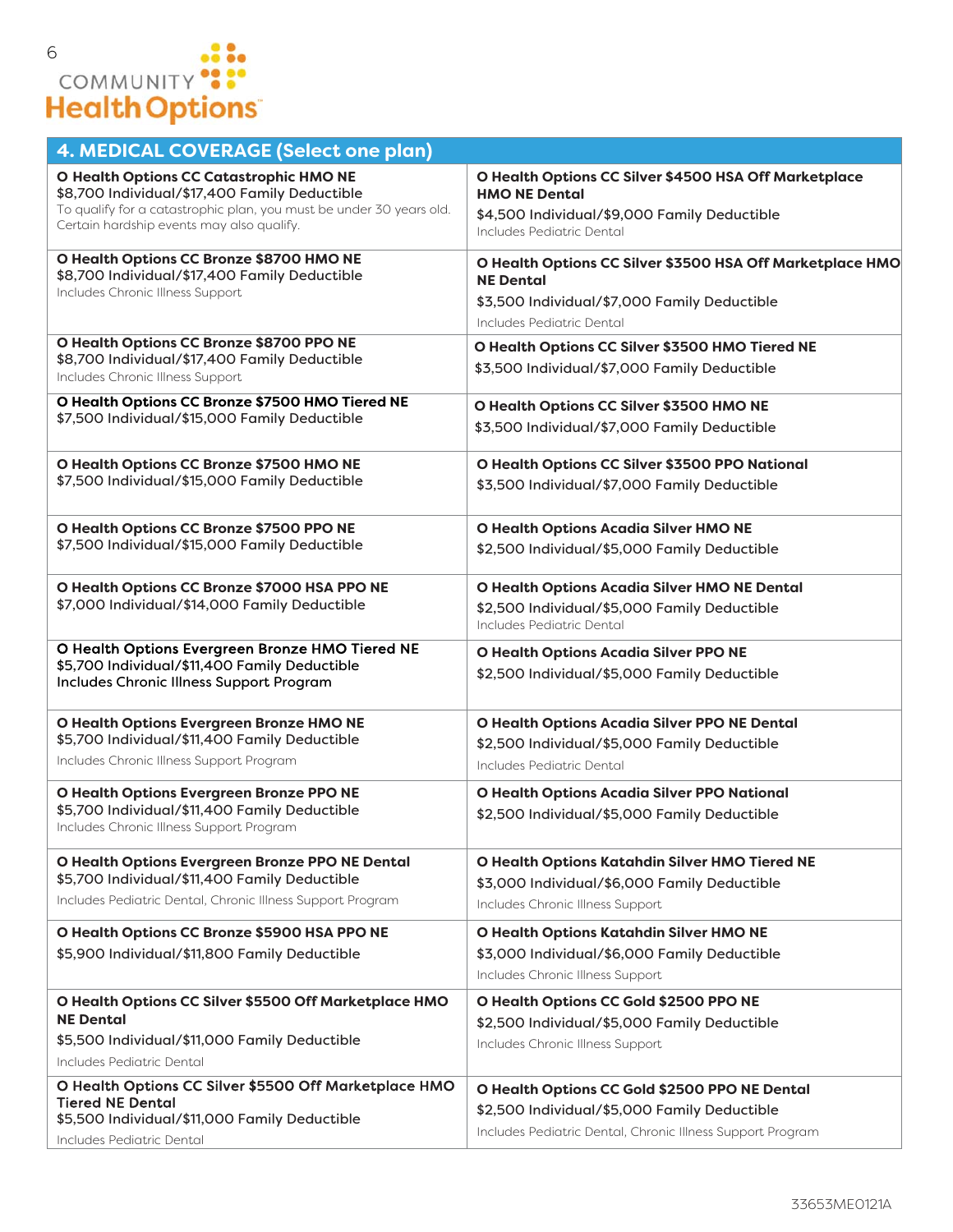## 6 COMMUNITY **Health Options**

| <b>O Health Options CC Gold \$2500 PPO National Dental</b><br>\$2,500 Individual/\$5,000 Family Deductible | <b>O Health Options CC Gold \$1500 PPO National</b><br>\$1,500 Individual/\$3,000 Family Deductible |
|------------------------------------------------------------------------------------------------------------|-----------------------------------------------------------------------------------------------------|
| Includes Pediatric Dental, Chronic Illness Support Program                                                 |                                                                                                     |
| <b>O Health Options CC Gold \$1500 PPO NE</b>                                                              | <b>O Health Options CC Platinum PPO NE</b>                                                          |
| \$1,500 Individual/\$3,000 Family Deductible                                                               | \$500 Individual/\$1,000 Family Deductible                                                          |

Unless otherwise indicated, the policy does not include pediatric dental services. Pediatric dental coverage is included in some health plans, but can also be purchased as a stand-alone product. Please contact your insurance carrier or producer, or seek assistance through Healthcare.gov, if you wish to purchase pediatric dental coverage or a stand-alone dental services product.

#### **5. EFFECTIVE DATE**

#### Open Enrollment

If your application for New or Renewed coverage is received by December 15th during the Annual Open Enrollment Period, your coverage will begin on January l, 2022.

#### Special Enrollment Period

If you are applying for coverage based on a Special Enrollment Period, the effective date of coverage will be either the first of the month following the event or the first of the month following receipt of this application by Community Health Options, depending upon the type of qualifying event. In the case of birth or adoption, the effective date of coverage will be the same as the event date.

Requested Effective Date:

## **Coverage will not begin until the first premium payment is received**

## **6. LEGAL ACKNOWLEDGEMENTS AND SIGNATURE**

#### I understand that:

O I am not currently eligible for a premium tax credit or have chosen not to apply for one. I understand checking this box DOES NOT disqualify me from obtaining a tax credit in the future should I become eligible.

- I will receive notice by mail of my Membership status with Community Health Options once Community Health Options has received and processed my application. Upon notification of Membership, I will receive a Member ID Card, online access to the applicable Member Benefit Agreement and other necessary documents relating to my Community Health Options Membership coverage.
- I will receive by mail a statement for my first Premium payment. I understand that no claims will be processed under this coverage unless and until Community Health Options has received the total Premium due. If the Subscriber has a balance with Community Health Options from coverage within the prior 12 months, this prior balance will be due as part of the Binding Premium Payment. If the full amount due (including the prior balance) is not paid prior to the effective date of coverage, your coverage will not go into effect.
- If I decide not to accept coverage, I will send a written request to cancel coverage to Community Health Options, Mail Stop 100, PO Box 1121, Lewiston, ME 04243. I agree to return all materials to Community Health Options within 10 days after their delivery date. Community Health Options will refund any charges I have paid for the contract, and coverage will be null and void.
- If I or any covered family member is insured by more than one health contract, Coordination of Benefits will apply. Coordination of Benefits ensures that the total benefits received from all contracts do not exceed the actual cost of covered services.
- I am requesting coverage for myself and all dependents listed on this application. All applicants listed herein are Maine residents, or are otherwise eligible to purchase insurance from Community Health Options. To the best of my knowledge and belief, all statements and answers I have given are true and complete. I understand any act, practice, or omission that constitutes fraud or intentional misrepresentation of material fact found in this application may result in denial of benefits, rescission, or cancellation of my coverage(s). I understand all benefits are subject to the conditions stated in the Member Benefits Agreement.